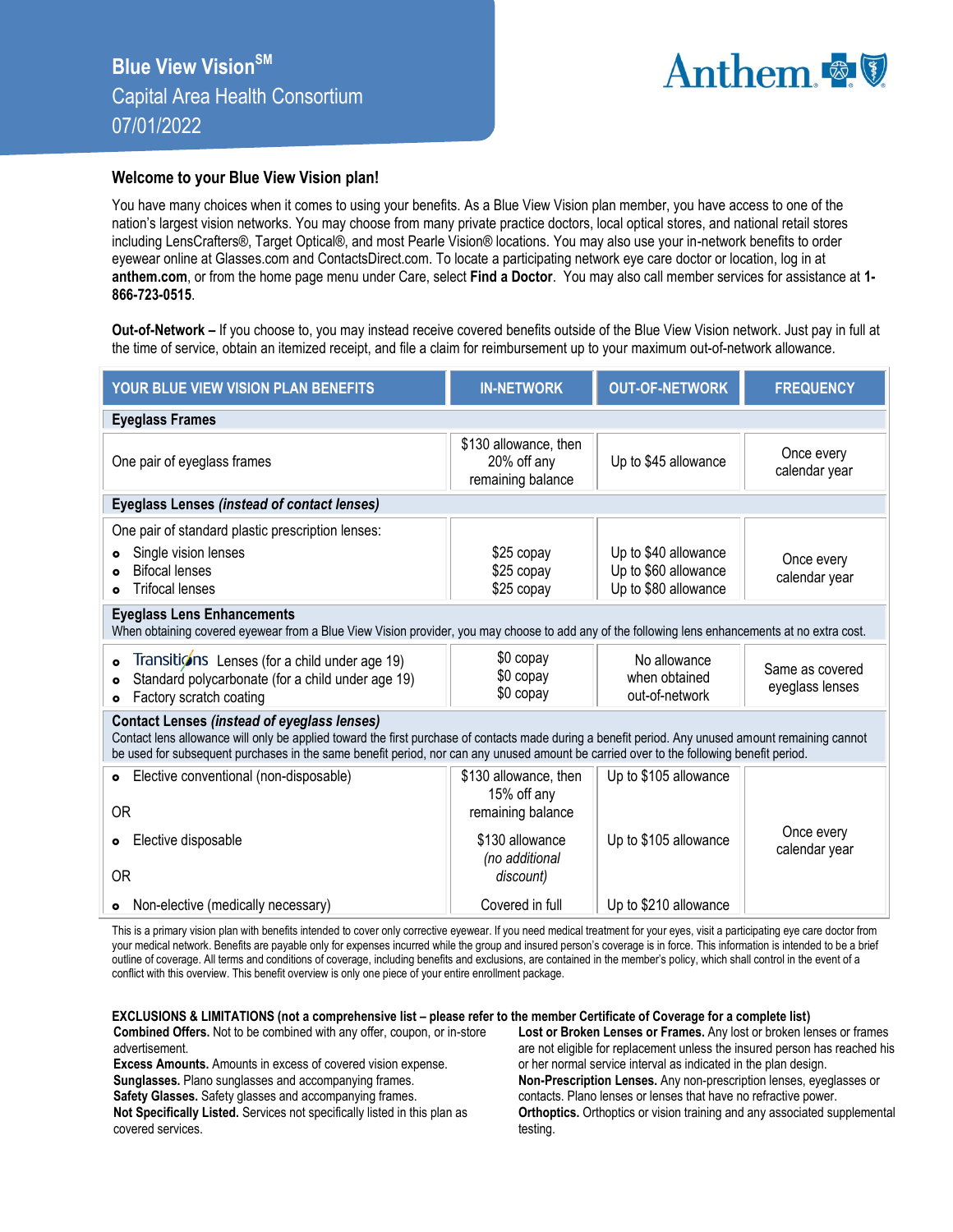| OPTIONAL SAVINGS AVAILABLE FROM BLUE VIEW VISION IN-NETWORK PROVIDERS ONLY                                                                                                                            |                                                                                                                                                                                                                                                                                                                                                                                                                                                                                                                                                                            | <b>In-network Member Cost</b><br>(after any applicable copay)                                                                  |
|-------------------------------------------------------------------------------------------------------------------------------------------------------------------------------------------------------|----------------------------------------------------------------------------------------------------------------------------------------------------------------------------------------------------------------------------------------------------------------------------------------------------------------------------------------------------------------------------------------------------------------------------------------------------------------------------------------------------------------------------------------------------------------------------|--------------------------------------------------------------------------------------------------------------------------------|
| Eyeglass lens upgrades<br>When obtaining eyewear from a Blue View Vision<br>provider, you may choose to upgrade your new<br>eyeglass lenses at a discounted cost. Eyeglass lens<br>copayment applies. | Transitions lenses (Adults)<br>$\bullet$<br>Standard Polycarbonate (Adults)<br>$\bullet$<br>Tint (Solid and Gradient)<br>$\bullet$<br><b>UV Coating</b><br>$\bullet$<br>Progressive Lenses <sup>1</sup><br>$\bullet$<br>Standard<br>$\bullet$<br>Premium Tier 1<br>$\bullet$<br>Premium Tier 2<br>$\bullet$<br>Premium Tier 3<br>$\bullet$<br>Premium Tier 4<br>$\bullet$<br>Anti-Reflective Coating <sup>2</sup><br>$\bullet$<br>Standard<br>$\bullet$<br>Premium Tier 1<br>$\bullet$<br>Premium Tier 2<br>$\bullet$<br>Premium Tier 3<br>$\bullet$<br>Other Add-ons<br>۰ | \$75<br>\$40<br>\$15<br>\$15<br>\$55<br>\$85<br>\$95<br>\$110<br>\$175<br>\$45<br>\$57<br>\$68<br>\$85<br>20% off retail price |
| <b>Additional Pairs of Eyeglasses</b><br>Anytime from any Blue View Vision network provider.                                                                                                          | Complete Pair<br>$\bullet$<br>Eyeglass materials purchased separately<br>$\bullet$                                                                                                                                                                                                                                                                                                                                                                                                                                                                                         | 40% off retail price<br>20% off retail price                                                                                   |
| <b>Eyewear Accessories</b>                                                                                                                                                                            | Items such as non-prescription sunglasses,<br>$\bullet$<br>lens cleaning supplies, contact lens<br>solutions, eyeglass cases, etc.                                                                                                                                                                                                                                                                                                                                                                                                                                         | 20% off retail price                                                                                                           |
| <b>Conventional Contact Lenses</b>                                                                                                                                                                    | Discount applies to materials only<br>$\bullet$                                                                                                                                                                                                                                                                                                                                                                                                                                                                                                                            | 15% off retail price                                                                                                           |

 $1$  Please ask your provider for his/her recommendation as well as the available progressive brands by tier.

<sup>2</sup> Please ask your provider for his/her recommendation as well as the available coating brands by tier.

Discounts are subject to change without notice. Discounts are not 'covered benefits' under your vision plan and will not be listed in your certificate of coverage. Discounts will be offered from in-network providers except where state law prevents discounting of products and services that are not covered benefits under the plan. Discounts on frames will not apply if the manufacturer has imposed a no discount policy on sales at retail and independent provider locations.

Some of our in-network providers include:



## **ADDITIONAL SAVINGS AVAILABLE THROUGH ANTHEM'S SPECIAL OFFERS PROGRAM \***

Savings on items like additional eyewear after your benefits have been used, non-prescription sunglasses, hearing aids and even LASIK laser vision correction surgery are available through a variety of vendors. Just **log in at anthem.com**, select discounts, then Vision, Hearing & Dental.

\* Discounts cannot be used in conjunction with your covered benefits.

## **OUT-OF-NETWORK**

If you choose to purchase covered eyewear from an out-of-network provider, network discounts will not apply and you will be responsible for payment of services and/or eyewear materials at the time of service. Please complete an out-of-network claim form and submit it along with your itemized receipt to the fax number, email address, or mailing address below. To download a claim form, log in at **anthem.com**, or from the home page menu under Support select Forms, click Change State to choose your state, and then scroll down to Claims and select the Blue View Vision Out-of-Network Claim Form. You may instead call member services at **1-866-723-0515** to request a claim form.

> **To Fax:** 866-293-7373 **To Email:** oonclaims@eyewearspecialoffers.com **To Mail:** Blue View Vision Attn: OON Claims P.O. Box 8504

Anthem Blue Cross and Blue Shield is the trade name of: In Connecticut: Anthem Health Plans, Inc. In Maine: Anthem Health Plans of Maine, Inc. In New Hampshire: Anthem Health Plans of New Hampshire, Inc. HMO plans are administered by Anthem Health Plans of New Hampshire, Inc. and underwritten by Matthew Thornton Health Plan, Inc. Independent licensees of the Blue Cross and Blue Shield Association. ANTHEM is a registered trademark of<br>Ant Anthem Insurance Companies, Inc. The Blue Cross and Blue Shield names and symbols are the registered marks of the Blue Cross and Blue Shield Association.

Transitions and the swirl are registered trademarks of Transitions Optical, Inc.